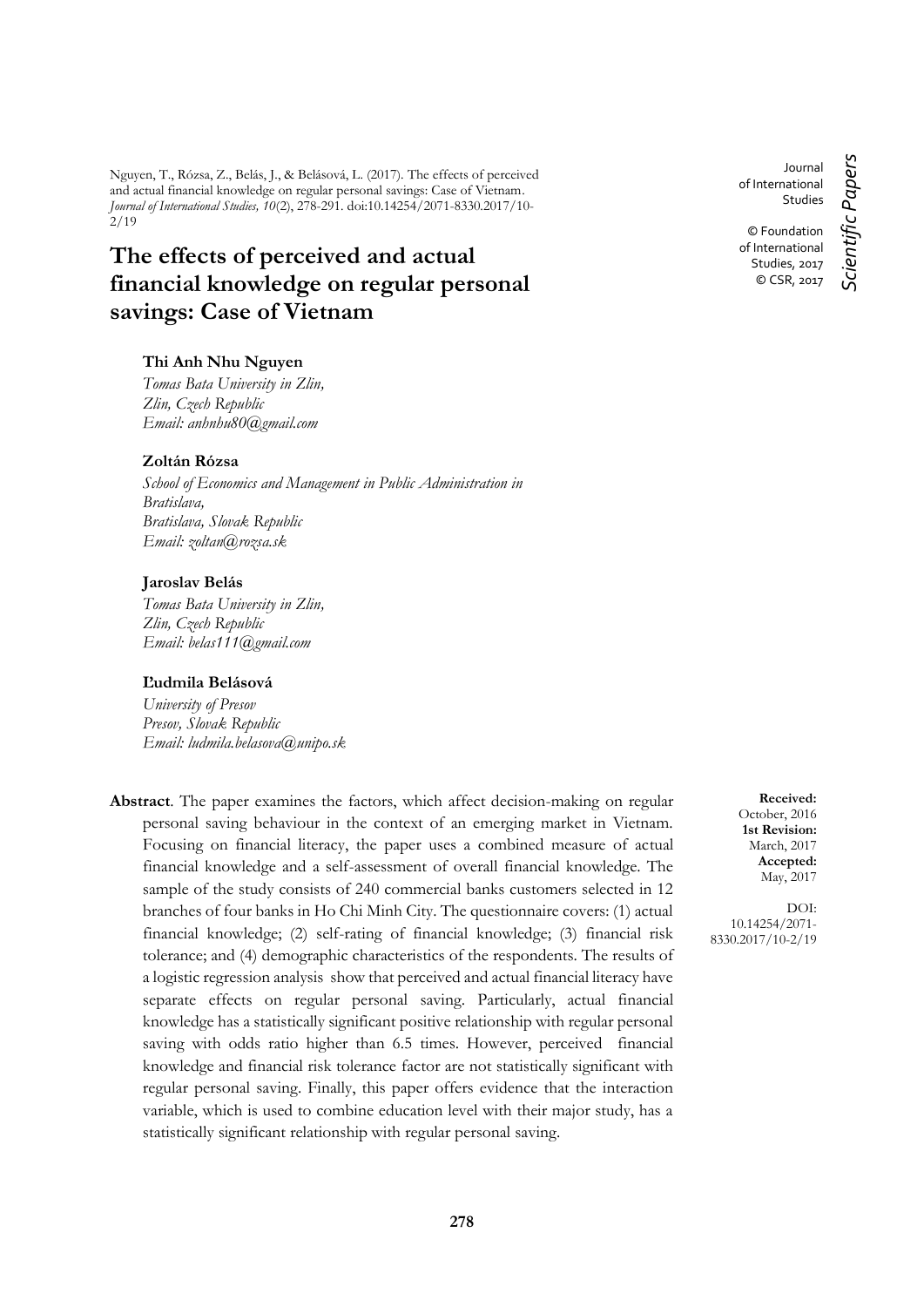**Keywords:** financial literacy, actual financial knowledge, perceived financial knowledge, saving behaviour.

**JEL Classification:** D01, D12, D14

### **1. INTRODUCTION**

Economic changes and the shift from defined benefit retirement plans to defined contribution plans have led to an increase in the vital role of regular personal saving in both micro and macroeconomics. Previous empirical studies emphasize the role of saving as a means which gives individuals a sense of security and helps them overcome unwelcome problems such as illness, job loss or natural disasters that affect their income (Chudzian, et al., 2015; Newman, et al., 2008). From another perspective, individual and household savings have an effect on the whole macroeconomic system of the nation (Zhuk, 2015). Savings have positive impacts on the economy because funds placed in financial assets are then channelled through financial intermediaries to fund investments by firms. According to Lusardi & Tufano, (2015), financial literacy especially actual financial knowledge plays a significant role in individual saving behaviour and portfolio choice. Therefore, it is necessary to expand the scope of research and explore how financial literacy influences financial behaviour in the context of regular savings. There are many studies related to saving behaviour in developed countries (Henager & Mauldin, 2015; Lusardi and Mitchell, 2011; van Rooij et al. 2012). However, few studies have been conducted on the issues related to financial literacy in developing countries and emerging markets. For example, in Malaysia, there is a study by Mahdzan & Tabiani, (2013) on individual saving but this study just considers the actual financial knowledge, not mentioning perceived financial knowledge. In Vietnam, there are rare studies on financial literacy and financial behavior, especially individual saving. Therefore, this study which combines actual financial knowledge, measured by correct responses to test questions, and perceived financial knowledge, measured by respondents' self-assessments provides more insights into how financial knowledge affects financial behaviour in the context of regular saving.

Furthermore, besides the purpose of exploring the relationship between actual and perceived financial knowledge and regular personal saving, this article has developed and used the interaction variable which combines the level of education and the major of study. This article demonstrates that perceived and actual financial literacy have separate effects on regular personal savings. In addition, this article also demonstrates the role of financial education by examining the interaction variable on individual saving of Vietnamese people, especially those in Ho Chi Minh City, a representative place of emerging markets in developing countries and the biggest commercial city in Vietnam, where the majority of companies and commercial banks are located.

This article is organised as follows: Section 2 presents the related literature review. Section 3 outlines the methodology and Section 4 is the empirical part which provides statistics analysis and the logistic model to examine which factors affect regular personal savings in developing countries, especially in Vietnam. The final section draws conclusions and provides recommendations.

# **2. LITERATURE REVIEW**

### **2.1 Actual and perceived financial knowledge**

Financial literacy has been defined and measured in several ways. However, there is a lack of consensus on financial literacy definition although the importance of financial literacy has been widely acknowledged.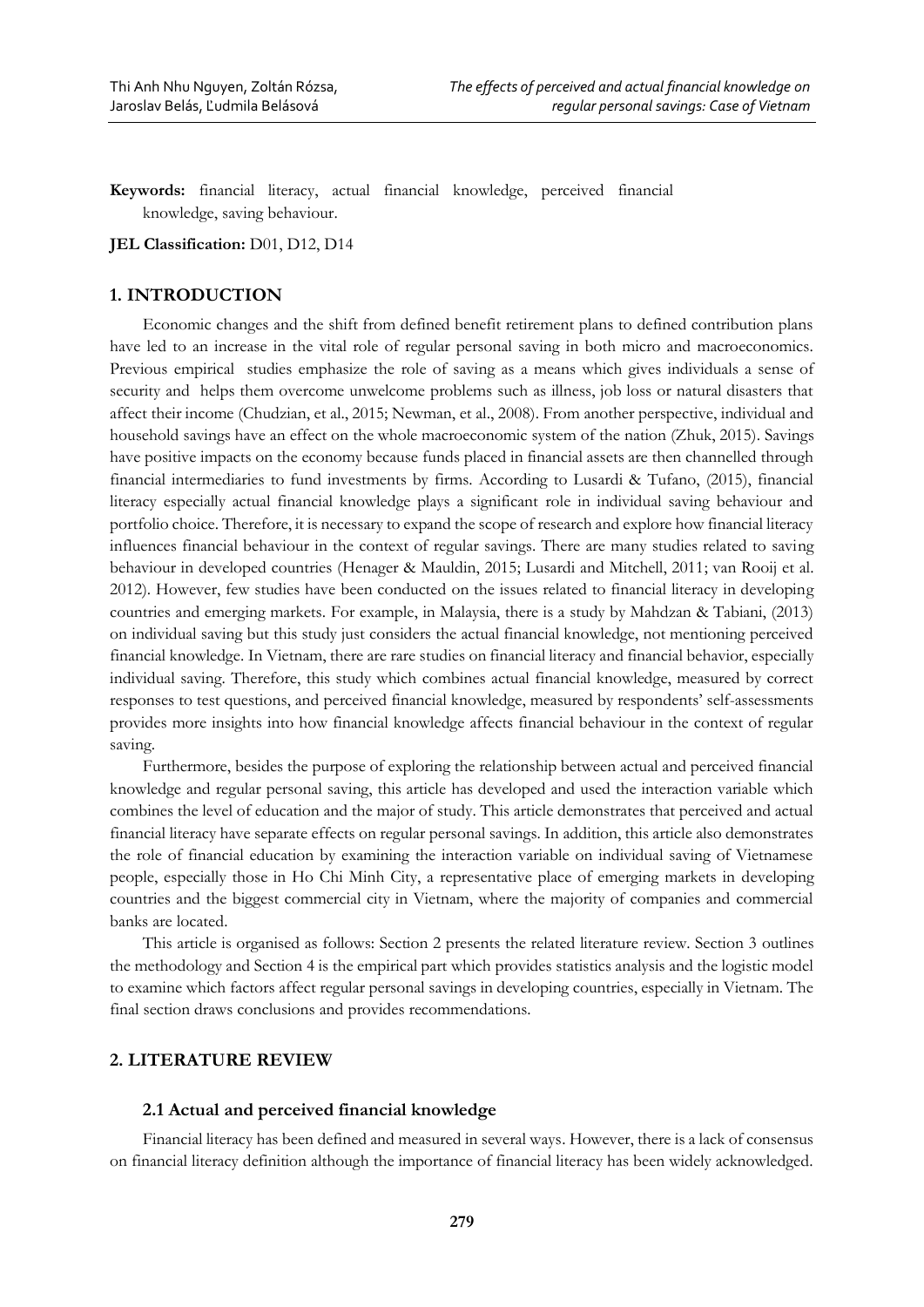Many aspects should be considered to define financial literacy. Firstly, financial literacy is financial knowledge regarding the ability to use different financial concepts and instruments (Gallery et al., 2011; Hung et al., 2009; Huston, 2010; Remund, 2010; OCDE, 2013). Other researchers defined financial literacy as the experience and confidence in financial actions of the individual (Orton, 2007; OECD, 2013**)**, the sufficient knowledge and ability to make financial decisions (Remund, 2010; OCDE 2013), or people's attitude towards the use of financial instruments and their confidence in financial operations performed (Orton, 2007; Huston, 2010; Remund, 2010; OCDE, 2013). Accordingly, to make a sound financial decision, individuals should have the necessary financial knowledge, the ability and confidence to apply their knowledge. It means people need both actual and perceived financial knowledge.

To assess financial literacy, most scholars concentrate on a test measuring what people know about financial knowledge of concepts such as interest compounding, inflation, and the time value of money, bonds and stocks, and risk diversification ([Pudło](https://www.google.sk/url?sa=t&rct=j&q=&esrc=s&source=web&cd=2&cad=rja&uact=8&ved=0ahUKEwifo-rNmtjVAhVBtBQKHTjYBO0QFggvMAE&url=https%3A%2F%2Fpl-pl.facebook.com%2Fpatipudlo&usg=AFQjCNGYNdxAiCV_h83CcDPVD77aM1UQsg) & Gavurova, 2012). This objective approach to the assessment of financial literacy is commonly conducted. However, an alternative way to assess financial literacy is to use subjective measures such as a perceived or self-assessment of financial literacy or knowledge. Although objective measures have been chosen in economists' research, subjective measures have been used more often to study different types of economic or financial behaviours such as perceptions of life satisfaction, happiness, and well-being (Kahneman & Krueger, 2006); risk attitudes (Leonard, 2012); and credit scores (Courchane, et al., 2008). Thus, it is also important to understand perception. According to Parker et al., (2012), both actual and perceived financial knowledge influence investments, retirement planning and credit card behaviours. Moreover, Carpena et al., (2011) found that through an individual's increased awareness and initiative, perceived financial literacy may have an effect on financial decisions. Therefore, financial confidence or perceived financial knowledge plays a significant role in financial decisions and individual financial literacy assessment.

#### **2.2 Actual and perceived financial literacy and financial behaviour**

Since there has been an increasing interest in financial literacy and individual financial behaviour, most of the research in this area concentrate on actual financial literacy, and many of them have been conducted by Lusardi & Mitchell, (2011); Mahdzan & Tabiani, (2013); Lusardi & Tufano, (2015), Disney et al., (2015); Calcagno & Monticone, (2015). Research has proved that there is a close relationship between financial literacy and financial behaviour (Xiao et al., 2010). It also shows that there is a positive relationship between saving behaviour and financial literacy. For instance, Hilgert et al., (2003) believes that financial literacy has been positively correlated with positive financial behaviour such as having a savings account and having an emergency fund. However, low levels of financial literacy have influenced the ability to save for the longterm (Braunstein & Welch, 2002). In a study with Washington State residents, Moore, (2003) points out that financial literacy has been positively associated with having investments and saving for the long-term. Moreover, it is believed that financial literacy plays an important role because it has been related to saving behaviour and portfolio choice. According to Jappelli & Padula, (2015), there is a positive association between financial literacy accumulated early in life and the individual's wealth and portfolio allocations in later life. Generally, there may be an impact of financial literacy on financial decision-making (Disney et al., 2015), because it is necessary to learn about finance in order to make the right financial decisions (Calcagno & Monticone, 2015) and invest the most effectively (Capuano & Ramsay, 2011), which helps accumulate their wealth (Jappelli & Padula, 2013; van Rooij et al., 2011; Lusardi & Mitchell, 2011).

Also, there has been a relationship between perceived financial knowledge and financial behaviour (Glova & Gavurova, 2012). According to van Rooij et al. (2012), those with higher levels of confidence in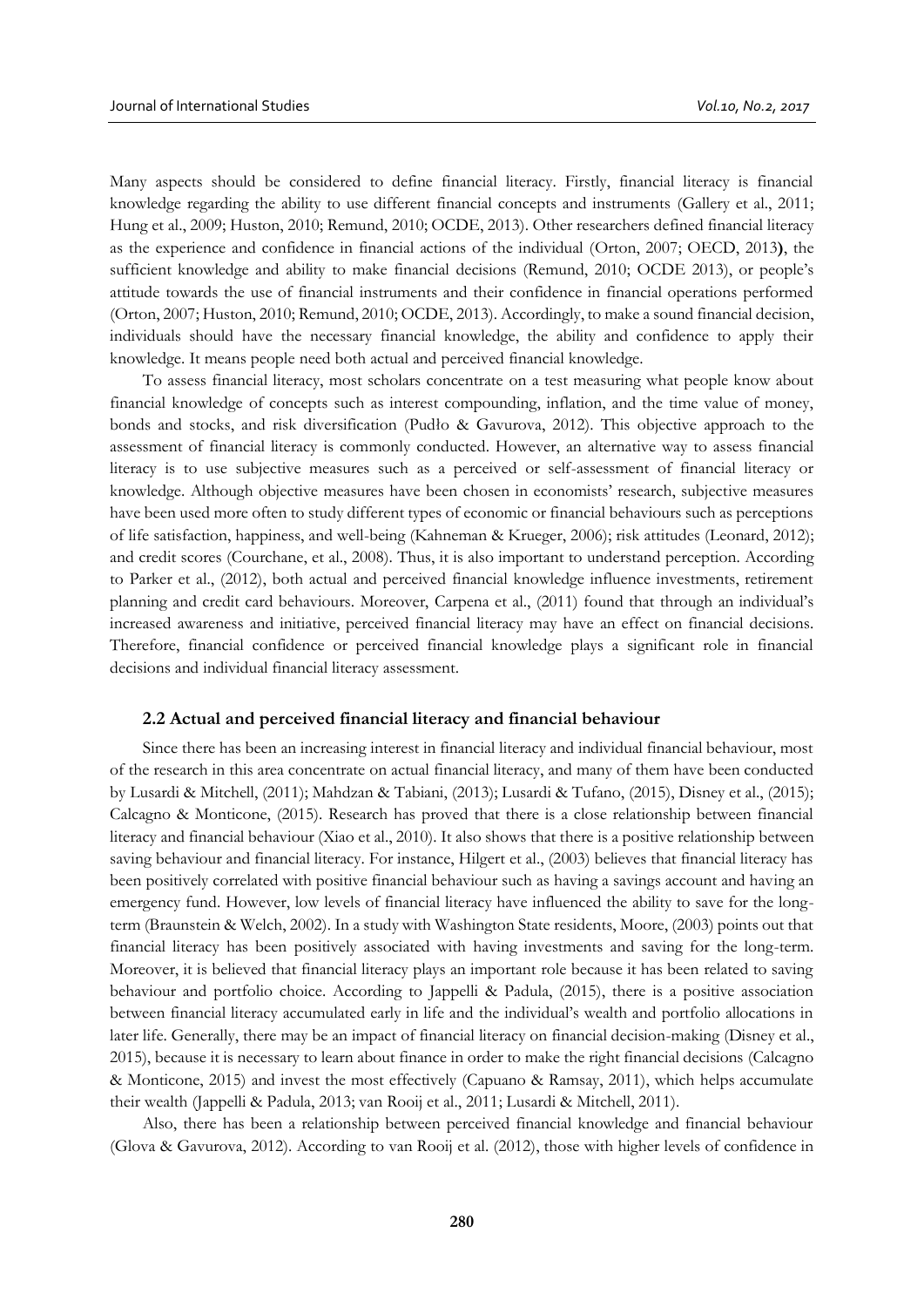their financial knowledge are more likely to plan and save for retirement. Furthermore, Henager & Mauldin (2015) found that perceived financial knowledge is a strong indicator of saving behaviour, which supports the findings of Allgood & Walstad (2011) and Robb & Woodyard (2011). In their research, they point out that perceived financial knowledge is essential for best practices and positive financial behaviours such as paying off credit card balances, having an emergency fund, and saving for retirement. According to Clark & Strauss (2008) and van Rooij et al. (2007, 2011), individuals' attitudes and perception of financial risks are determinants of a variety of financial decisions. Benjamin et al. (2013) and Dohmen et al.(2010) also proved that knowledge and cognitive ability affect preferences such as risk aversion, an impact on financial decisions. It means less perceived financially literate individuals are less likely to take risks. Thus, it is necessary to have a certain level of financial literacy to understand the risks related to investment products. It is also a determinant of making financial decisions, particularly planning in saving and retirement. Therefore, financial risk tolerance is a decisive factor affecting how individuals exercise regular saving and retirement planning. Also, Davey & Resnik, (2008) and McCarthy (2009) suggest that financial risk tolerance incorporates different aspects of risk including investment, insurance, borrowing and saving.

# **3. METHODOLOGY**

The study is based on primary data collected in Ho Chi Minh City in Vietnam in January 2016. Survey questions (see appendix 1) were distributed to the total of randomly selected 240 respondents in 12 branches of four commercial banks in Ho Chi Minh City. Customers of commercial banks are selected as they are places where there are many kinds of respondents, and it is easy to access them in one place. After filtering and disqualifying, 29 invalid questionnaires were rejected in the tabulation process because of the same answer "Do not know" to all the questions or missing information. The questionnaire consists of 27 multiple-choice questions in four main sections; (1) Actual financial knowledge divided into two levels: basic financial knowledge and general investment knowledge; (2) self-rating of respondents' financial knowledge; (3) financial risk tolerance; and (4) demographic characteristics.

# **Measure the variables**

The dependent variable is coded as a binary variable to represent whether or not an individual was saving regularly  $(1 = Yes, 0 = No)$ . The independent variables which are coded to represent actual financial knowledge are constructed based on the study conducted by van Rooij et al. (2011) and Bateman et al. (2012), a self-reported perception financial knowledge is constructed based on the study conducted by Australia & Financial Literacy Foundation, (2007), Financial risk tolerance measured in section three is based on questions devised by van Rooij et al. (2007) and Clark & Strauss (2008)**,** and demographic characteristics. The actual financial knowledge variable is each coded as a binary variable  $(1 = \text{Correct}, 0 = \text{incorrect})$ . An index is created for the overall measurement of the objective level of financial knowledge; it is based on the number of correct answers to the questions. Responses could range from 0 to 4 for the basic and advanced level of actual financial literacy. The perception of self-assessment financial knowledge variable is represented by 5-point Likert scale from: "1 = I do not know enough to 5 = I know as much as I need." A high score indicates a higher level of perception of financial knowledge. There are six questions to assess the confidence of respondents' financial knowledge; they range from 6 to 30 and have a Cronbach's Alpha of 0.783. It is also similar to financial risk tolerance in which there are four questions to consider the financial risk tolerance of respondents; they are divided into three groups such as risk averse, medium risk taking and high risk taking, and they have a Cronbach's Alpha of 0.664.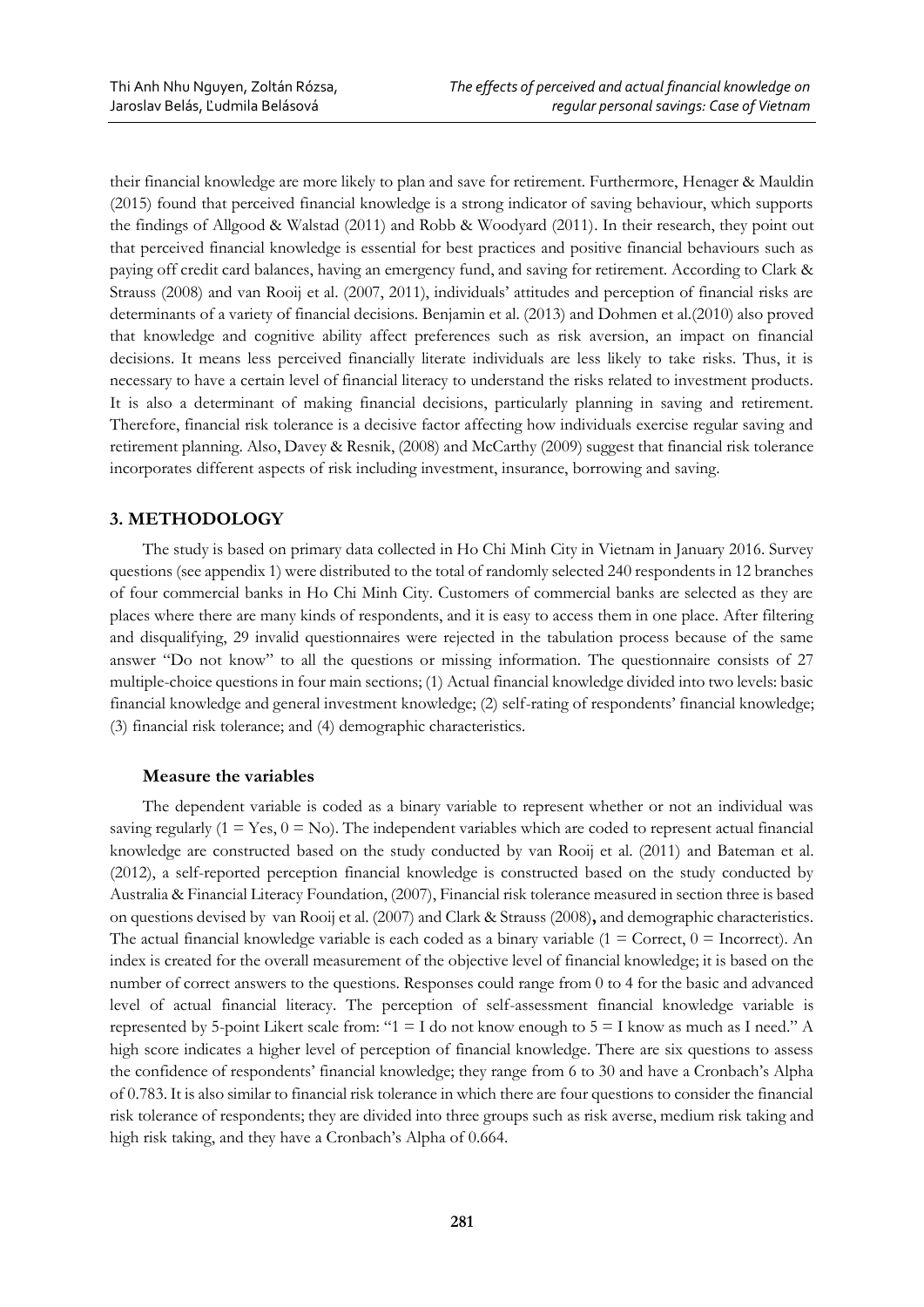Demographic characteristics are control variables of this study such as gender, age, and level of education, major of study, job status, and marital status, dependent's children and income level of respondents. All of them are dummy variables, and they are also considered as independent variables of this study.

#### **Hypothesis**

The following relationships between the dependent and independent variables are predicted:

**H1***: Actual and self-assessment financial knowledge have a significant impact on personal saving regularly (+/-).*

**H2***: There is a relationship between personal saving regularly and financial risk tolerance of respondents (+/-).*

**H3***: Individuals with high education level and major of study related to business are more positively and significantly related to regular personal saving than people with high education level but non-business major of study (+).*

### **Logistic Regression**

Logistic regression is used to examine the association of several factors with personal saving regularly. The dependent variable is personal saving regularly, and the key independent variables are the actual financial knowledge index, perceived financial knowledge, financial risk tolerance, and an interaction variable such as education and major of study. Demographic factors are used as control variables. A variance inflation factor (VIF) test is run to check multicollinearity in the independent variables.

### **4. RESULTS AND DISCUSSION**

Descriptive statistics showed that 48.3% of them are male and 51.7% of female. Most of the respondents are between the ages of 18 and 45. Regarding education, around 22% do not attend a university after finishing high school, 72% have a university degree, and around 5% complete a postgraduate degree. Regarding respondents' income, the majority of them have an average income level (below or equal to VND9 million).



**Figure 1. General characteristics of the samples** *Source*: Researcher developed based on sample survey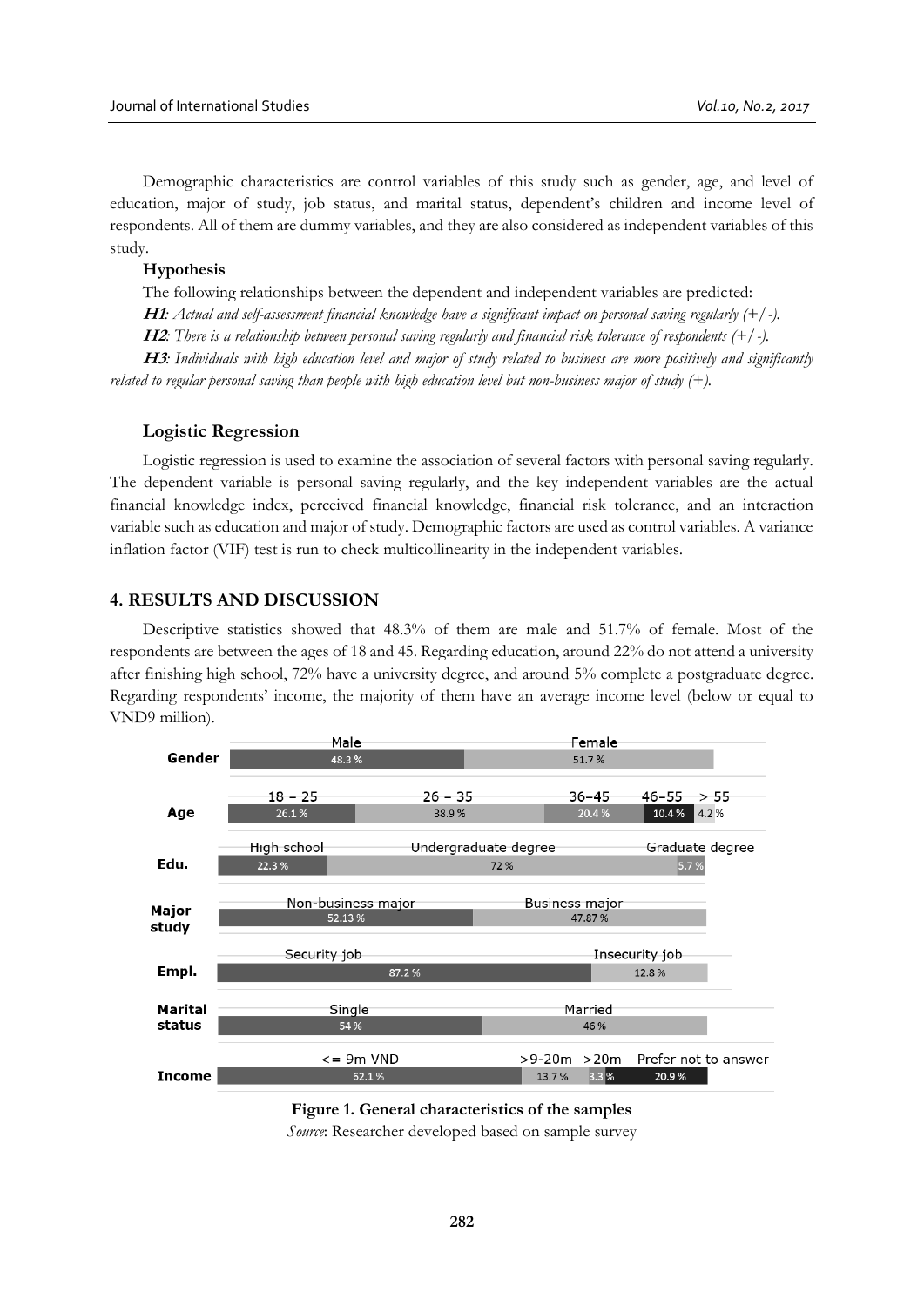In Table 1, actual financial knowledge is divided into two levels. The first level assesses respondents' basic financial knowledge. The first four questions (Q1-Q4) are associated with very basic financial concepts which are a requirement day-to-day financial transaction. The result shows that 56.9%, 52.6%, 55.9% and 51.2% of respondents gave a correct answer to the questions related to compound interest, inflation, time value of money and money illusion respectively, whereas just around under 50% did not know the answer or answered incorrectly to inflation and illusion money questions. The second level explores respondents' knowledge of general investment. The questions are designed to test knowledge of risky assets, such as stocks and bonds, as well as concepts such as long period returns, volatility, and risk diversification. The result of these questions (Q5-Q8) shows that the lowest percentage of participants (30.3%) gave correct answers to the question related to an asset which typically provides the highest return. The second lowest figure of correct answers (50.7%) is associated with the knowledge regarding risk diversification. This suggests that about a half of total respondents have a good understanding of diversification theory in the investment portfolio. Over 60% of participants have an understanding of risk asset. This means respondents believe that shares are usually riskier than bonds and which asset displays the volatility.

Table 1

Frequencies of responses for actual financial knowledge questions (N=211): Percentage of correct, incorrect responses

|                              | $N = 211$       |                                 |  |
|------------------------------|-----------------|---------------------------------|--|
|                              | Correct $(\% )$ | Incorrect& Don't                |  |
|                              |                 | know $\left(\frac{0}{0}\right)$ |  |
| Basic financial knowledge    |                 |                                 |  |
| Q1: Compound interest        | 56.9            | 43.1                            |  |
| Q2: Inflation                | 52.6            | 47.4                            |  |
| Q3: Time value of money      | 55.9            | 44.1                            |  |
| Q4: Money illusion           | 51.2            | 48.8                            |  |
| General investment knowledge |                 |                                 |  |
| Q5: Risk asset               | 63.5            | 36.5                            |  |
| Q6: Long-term period return  | 30.3            | 69.7                            |  |
| Q7: Volatility               | 60.7            | 39.3                            |  |
| Q8: Risk diversification     | 50.7            | 49.3                            |  |

*Source:* Researcher developed based on sample survey

The overall basic financial knowledge and general financial knowledge score are obtained from the summation of scores of each. Table 2 below summarises the average and standard deviation of respondents' answers. The average of basic financial and general investment knowledge is about medium, about 2 out of 4, which suggests that the overall financial knowledge can be considered moderate.

Table 2

The mean and standard deviation of respondents' correct answers

|                           |     | Range | Minimum | Maximum | Mean | <b>Std. Deviation</b> |
|---------------------------|-----|-------|---------|---------|------|-----------------------|
| Basic financial knowledge | 211 |       |         |         |      | 142.                  |
| General investment        |     |       |         |         | 2.05 | 1.262                 |
| knowledge                 |     |       |         |         |      |                       |

*Source:* Researcher developed based on sample survey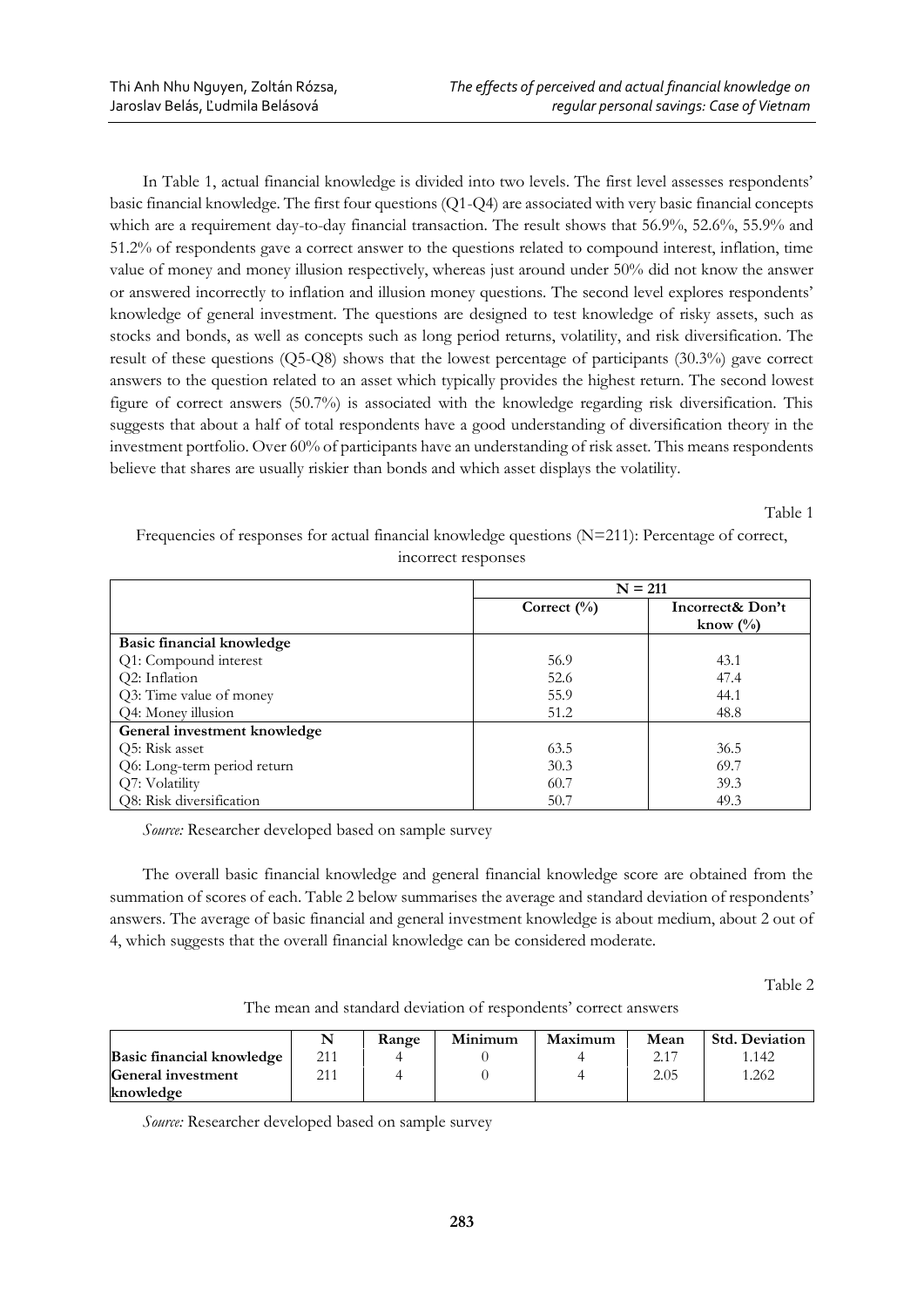The second part assesses the respondents' perceived financial knowledge. The results in Table 3 indicate that they self-assess their financial knowledge at a moderate level. Just under 5 percent award themselves the top knowledge scores (high-rating). About 47.8 percent give themselves average-rating, similar to the percentage of the respondents with low-rating financial knowledge. Overall, over 50 percent of respondents believe they are above-median with financial knowledge, a figure that equals what is revealed from our review of actual knowledge.

Table 3

| Self-assessment financial knowledge | Freq. | Percentage |  |  |  |
|-------------------------------------|-------|------------|--|--|--|
| Low-rating                          | 100   | 47.39%     |  |  |  |
| Average-rating                      | 101   | 47.87%     |  |  |  |
| High-rating                         | 10    | 4.74%      |  |  |  |

Perceived financial knowledge

*Source:* Researcher developed based on sample survey

## **Regression analysis**

Logistic regression analysis is performed to see the relationship between actual and perceived financial knowledge of regular personal saving. Before running the model, a variance inflation factor (VIF) test is used to check for multicollinearity in the independent variables. There is no collinearity problem as VIF in each case is not more than 7. Besides, the log likelihood of this model shows -75.537.

Based on logistic regression analyses, results indicate that the actual financial knowledge index namely basic financial knowledge and general investment knowledge has a statistically significant positive relationship with regular personal saving. Individuals with a high level of actual financial knowledge are more likely to have regular saving with odds ratio higher than 6.5 times. This result is also consistent with previous research. In a prior research with Washington State residents, Moore, (2003) indicated that financial literacy has a positive relationship with long-term saving and investment. After that Xiao et al., (2010) also proved financial literacy has a strong effect on financial Behaviour. Additionally, in developing countries, Mahdzan, N. S., & Tabiani, S. (2013) addressed the relationship between financial literacy and saving by the probit regression, and they also found the same result that financial literacy has significant positive association with saving. However, self-assessed financial knowledge is not reliably estimated with regular personal saving. **Hence, the result partly supports the first hypothesis.**

According to the analysis of this research, **results do not support the second hypothesis of this study** as there is not a statistically significant relationship between financial risk tolerance and regular personal saving. Although financial risk tolerance of respondents is not reliably estimated with regular personal saving, the coefficients and odds ratio show that individuals with more risk tolerance taking are less likely to have regular saving with odds ratio lower than around two times compared with those belonging to group risk averse. However, the result of coefficient and odds ratio in this research are consistent with prior research. For example, Benjamin *et al.* (2013) and Dohmen et al. (2010) proved that lower cognitive financial knowledge abilities are connected with lower levels of financial risk tolerance. This means individuals with lower levels of financial literacy are more likely to be risk averse. It is necessary to possess a certain level of financial literacy to understand the risks associated with investment products, so this knowledge is essential for investors to make financial decisions, especially important ones such as long-term investment. Therefore, people with high education level with a business major have the actual financial knowledge and also have cognitive financial risk tolerance. Hence, the interaction education and major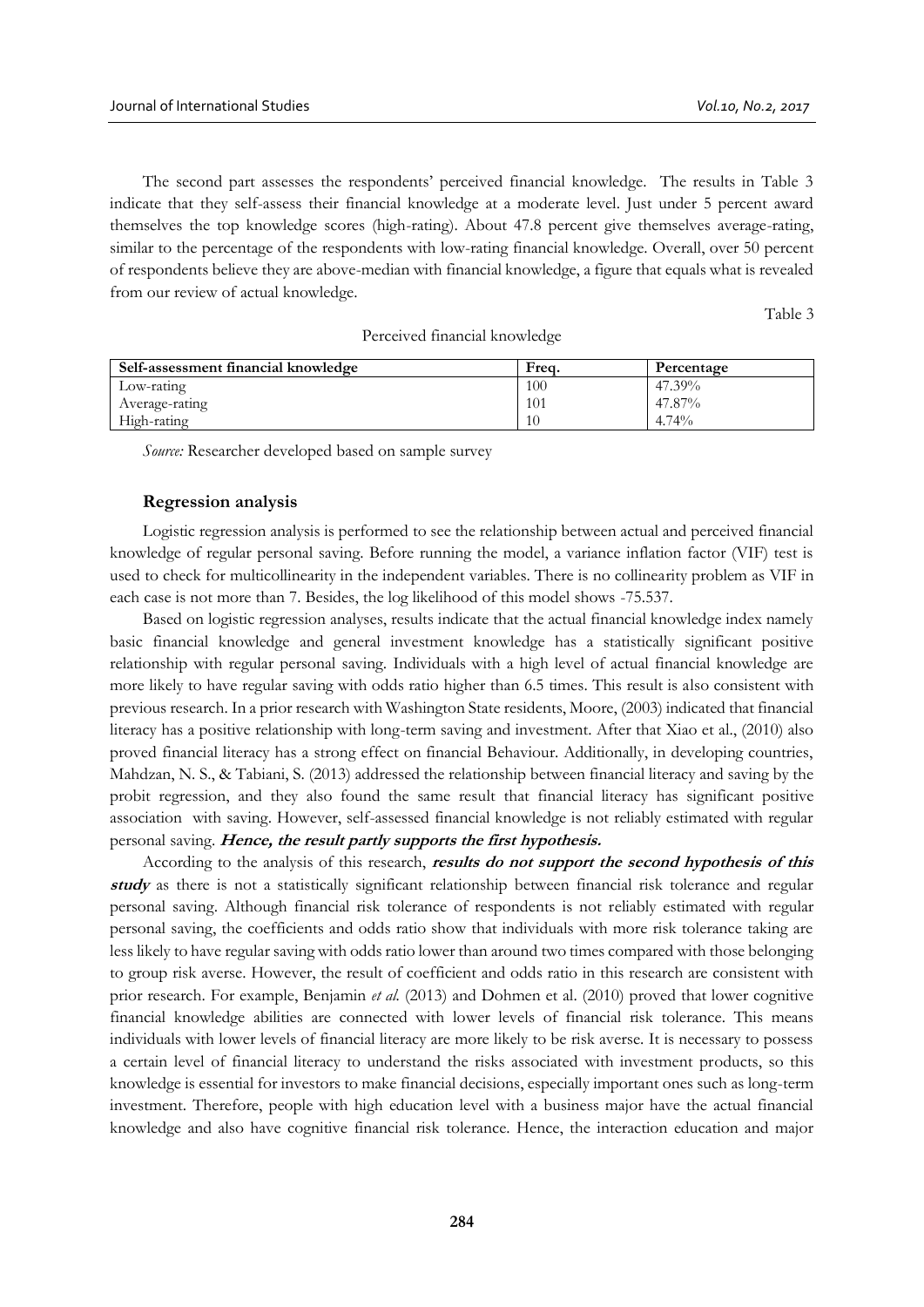studied of respondents should be considered. That is the reason why this research practices the interaction variable which is used to combine education with their major study.

Table 4

| Variable                                       | Coefficient         | $\mathbf{SE}$ | Odds ratio | Sig.  |
|------------------------------------------------|---------------------|---------------|------------|-------|
| <b>Actual Financial knowledge</b>              |                     |               |            |       |
| Basic financial knowledge                      | 1.875               | .322          | 6.521      | 0.000 |
| General investment knowledge                   | .704                | .200          | 2.022      | 0.000 |
| Self-assessment financial knowledge (ref. low- |                     |               |            |       |
| rating)                                        |                     |               |            |       |
| Average-rating                                 | .371                | .445          | 3.473      | 0.405 |
| High-rating                                    | 1.807               | 2.002         | 308.8      | 0.367 |
| Financial risk tolerance (ref. risk averse)    |                     |               |            |       |
| Medium risk taking                             | $-.554$             | .639          | .574       | 0.386 |
| High-risk taking                               | $-.520$             | .572          | .594       | 0.363 |
| Level of education (ref.<= high school)        |                     |               |            |       |
| Diploma/Undergraduate                          | $-1.061$<br>$-.851$ | 800<br>1.226  | .345       | 0.185 |
| Postgraduate                                   |                     |               | .426       | 0.488 |
| Major study (ref. non-business major)          | $-3.193$            | 1.054         | .041       | 0.002 |
| Major study related business                   | 3.619               | 1.261         | 37.330     | 0.004 |
| Education*major                                |                     |               |            |       |
| Gender (ref. female)                           | .094                | .476          | 1.098      | 0.843 |
| Male                                           |                     |               |            |       |
| Age(ref. 18-25)                                | 1.158               | .661          | 3.184      | 0.080 |
| $26 - 35$                                      | .832                | .888          | 2.299      | 0.348 |
| $36 - 45$                                      | 1.880               | .930          | 6.556      | 0.043 |
| $46 - 55$                                      | .202                | 1.634         | 1.224      | 0.901 |
| >55                                            |                     |               |            |       |
| Job status (ref. insecure job)                 | .283                | .611          | 1.327      | 0.643 |
| Job security                                   |                     |               |            |       |
| Marital status (ref. single)                   | $-.310$             | .607          | .732       | 0.609 |
| Married                                        |                     |               |            |       |
| Dependent (ref. no children)                   | .614                | .647          | 1.849      | 0.342 |
| with children                                  |                     |               |            |       |
| Level of Income (ref. <= 9 million VND)        | $-.227$             | .684          | .796       | 0.740 |
| >9-20 million VND                              | $-.702$             | 1.688         | .495       | 0.677 |
| >20 million VND                                | $-.627$             | .590          | .510       | 0.255 |
| Not prefer to answer                           |                     |               |            |       |
| ${\bf X}^2$                                    | 70.48               |               |            |       |
| Log likelihood                                 |                     | $-75.537$     |            |       |
| Pseudo R2                                      | 0.4545              |               |            |       |
| P-Value Hosmer-Lemesho                         | 0.4862              |               |            |       |

Results of the Logistic Regression—Does the personal saving Regularly (1 = yes,  $0 =$  no) N = 211

*Source:* Researcher developed based on sample survey

An interesting finding in this result is that while education level of respondents is not reliably estimated with their regular saving, people with major study related to business are less likely to have regular saving than people with non-business major. It can be explained that those with major business could understand and be aware of the economic and financial concepts and they could have a higher level of financial literacy. Therefore, they have more options to invest their money than to put it in saving accounts such as participation in the stock market or other investment in their portfolio investment, which is also supported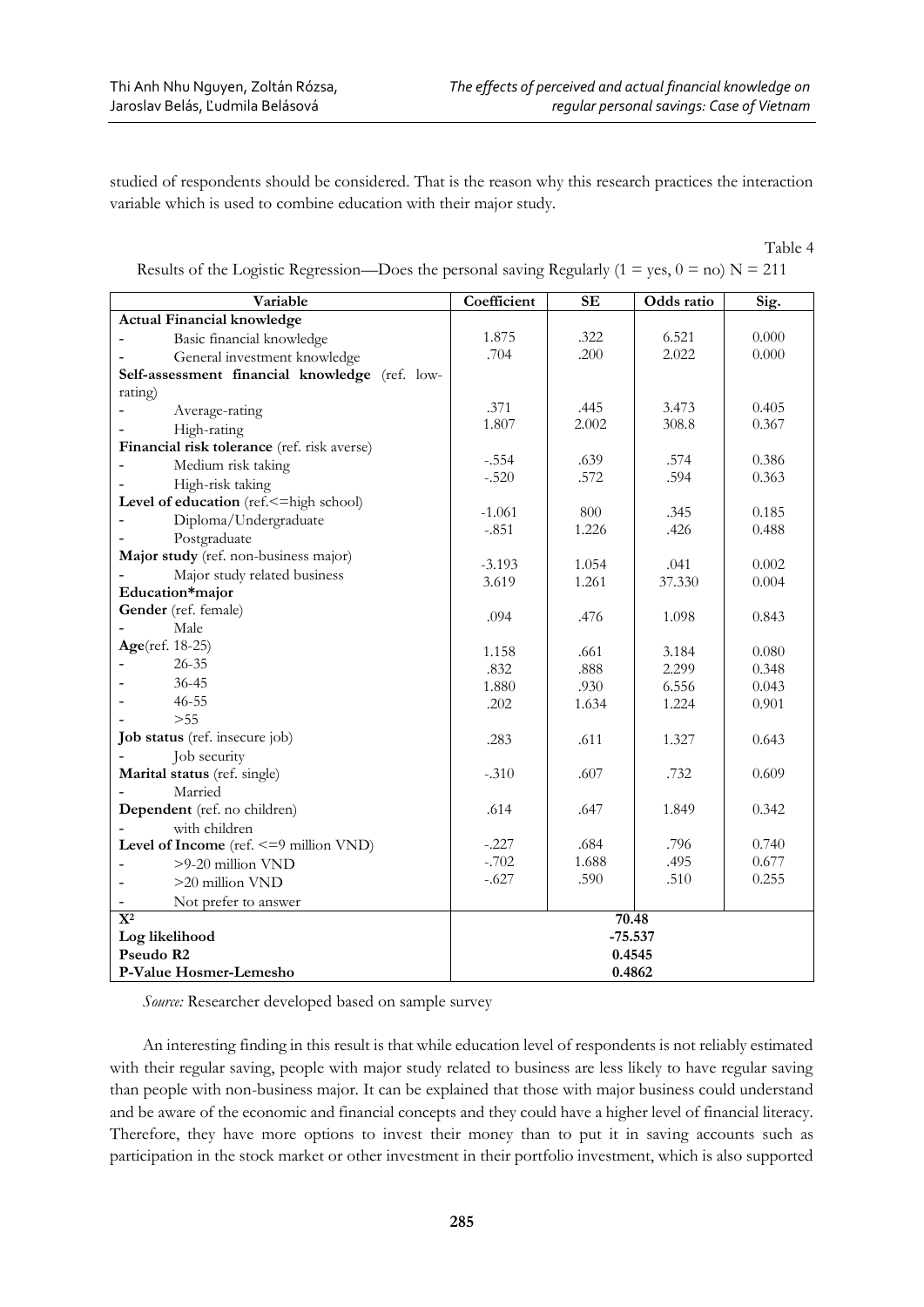by previous studies (van Rooij et al. 2011; Jappelli & Padula, 2015). When the interaction variable is used to combine education with their major study, this factor has a statistically significant relationship with regular personal saving. Specifically, people with high level of education with a business major are more likely to have regular saving behaviour with odds ratio 37 times higher compared with those with a high level of education not related to business major. This means that those with a high level of education and with business major obviously have a higher level of financial literacy. However, in emerging market like Vietnam, these people less participate in other instruments in financial market than regularly save their money in saving accounts because they could think that Vietnam's financial market has infant stock market, constraint policies and asymmetric information problems. That is the reason why they prefer to regularly save their money in saving accounts to other investment options. **This result supports the third hypothesis**. This finding suggests that the interaction variable could be explored for examining financial behaviour in further research because it may provide more insights into individuals' financial behaviour.

Age has been categorised in different groups. Age groups of 26 to 35 and 46 to 55 have a statistically significant positive association with regular saving, and these groups are more likely to have regular saving with odds ratio higher than 3.1 and 6.5 times respectively compared with 18 to 25age group. Another interesting finding of this study is that when people approach their retirement age, they show more interest to make more savings. Accordingly, this study could review the practices of individuals in the Asian culture. When individuals approach age level  $46 - 55$ , they may have completed most of their family commitment as parents.

Goodness-of-fit for this model was also tested. The result indicates that the model fits based on the criterion provided by Hosmer – Lemesho with the resulting P-value is 0.4862.

Finally, this study offers further evidence that perceived and actual financial literacy have separate effects on regular personal saving. The result of this research provides more evidence to support a positive relationship between saving behaviour and actual financial knowledge. Moreover, the result shows that people with the non-business major study are more likely to exercise regular saving than those with business major. Furthermore, authors of this study first estimated a set of a regression model with the interaction variable which is used to combine education with their major study. The result shows those people with high level of education, and their business major could have a higher level of financial literacy, but they are more likely do saving regularly than those with a high level of education not related to business major.

#### **5. CONCLUSION**

This research is conducted to examine the factors which affect regular personal saving focusing on financial literacy in developing countries, especially in Vietnam. Generally, in this study financial literacy is considered as an important determinant of regular personal saving. Financial literacy is a combination of actual financial knowledge, a basic component of financial knowledge, and general investment knowledge with self-assessed financial knowledge which has been found to be positive significant related between actual financial knowledge and saving behaviour. Also, people with high level of education and study major related to business also have a significant positive relationship with the probability of regular personal saving. It supports the findings from Mahdzan & Tabiani (2013) and Henager & Mauldin (2015) in which actual financial knowledge is thought to be essential for best practices and positive financial behaviours such as having an emergency fund, saving regularly and saving for retirement. Moreover, also we can agree with Lusardi &Mitchell (2014), that efforts to better measure financial education are likely to pay off.

The fact that actual financial knowledge is significantly associated with regular saving decision emphasises the demand for financial knowledge everyone should have. Moreover, according to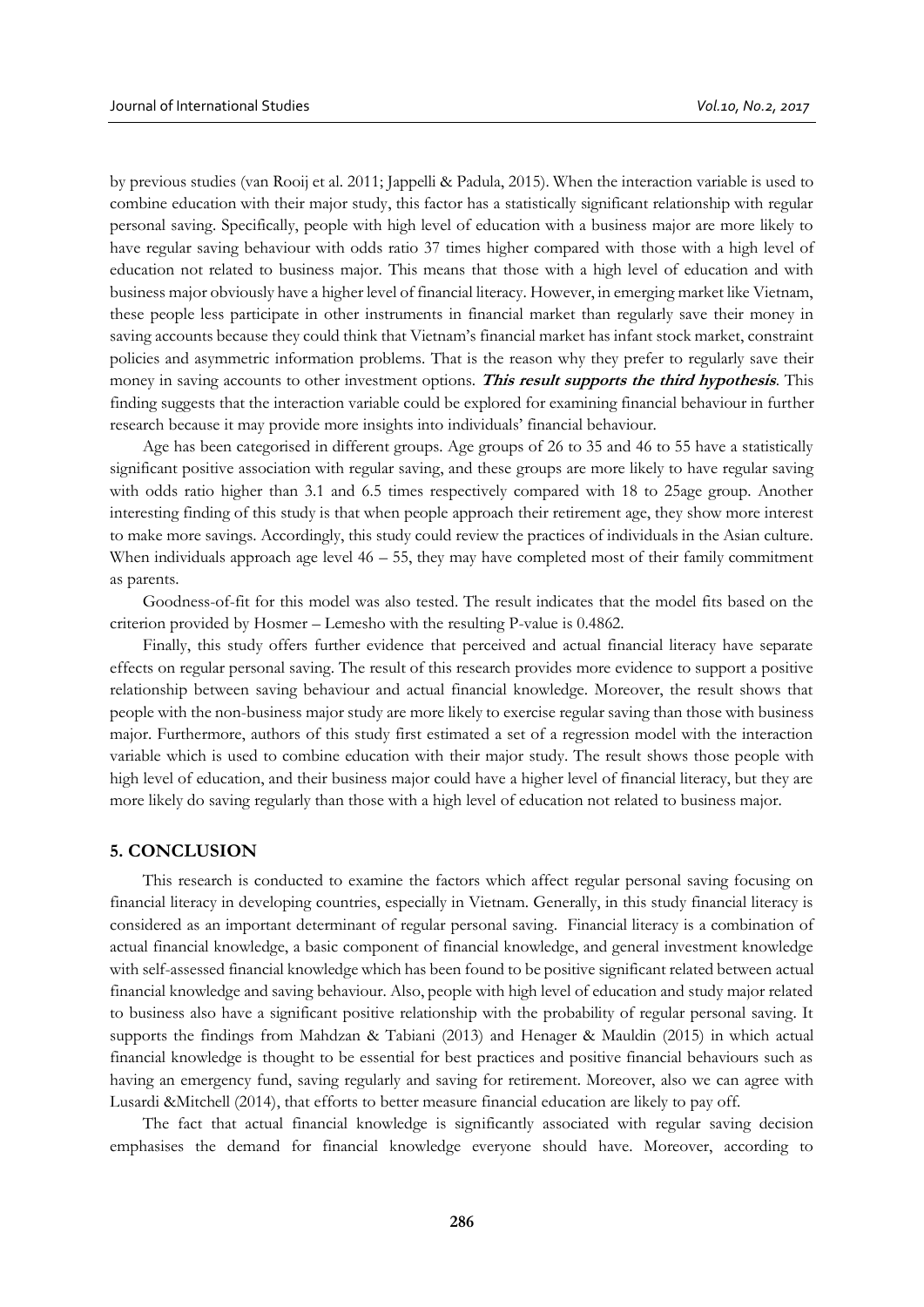demographic factors, the result also shows that older people of age group 46 to 55 are more likely to regular saving with odds ratio higher 3.1 than other age groups. Although this is a preliminary research, the findings suggest that government and education system need to make an effort to promote financial literacy by providing basic financial literacy, and general investment knowledge educational programs in order to increase saving behaviour regularly amongst households or individuals at an earlier stage in the life cycle, because it is necessary and effective to save money in their labouring stage.

However, the small number of respondents is the limitation of this study, so the results are not generalised to the population. Therefore, a more comprehensive research into a more representative sample of the population is suggested to provide valid generalisations. Moreover, as this is a relatively new topic in developing countries, especially in Vietnam, further research should be carried out in this area. We also plan to develop this research area in several ways. First, we will examine the impact of financial literacy on investors' choice of the retirement fund. Moreover, we will assess the relationship between financial literacy and household income diversification.

### **ACKNOWLEDGEMENT**

The authors are thankful to the Internal Grant Agency of FAME TBU No. IGA/FaME/2017/010: Financial Constraints on Economic Activities, for financial support to carry out this research.

### **REFERENCES**

- Allgood, S., & Walstad, W. (2011). *The effects of perceived and actual financial knowledge on credit card behavior.* Networks Financial Institute Working Paper, (15). Retrieved from [http://papers.ssrn.com/sol3/papers.cfm?abstract\\_id=1896365](http://papers.ssrn.com/sol3/papers.cfm?abstract_id=1896365)
- Australia, & Financial Literacy Foundation. (2007). *Financial literacy: Australians understanding money.* Canberra: Financial Literacy Foundation.
- Bateman, H., Eckert, C., Geweke, J., Louviere, J., Thorp, S., & Satchell, S. (2012). Financial Competence and Expectations Formation: Evidence from Australia\*: Financial Competence and Expectations Formation. *Economic Record,* 88(280), 39–63[. https://doi.org/10.1111/j.1475-4932.2011.00766.x](https://doi.org/10.1111/j.1475-4932.2011.00766.x)
- Benjamin, D. J., Brown, S. A., & Shapiro, J. M. (2013). Who is "behavioral"? Cognitive ability and anomalous preferences. *Journal of the European Economic Association,* 11(6), 1231–1255.<https://doi.org/10.1111/jeea.12055>
- Braunstein, S., & Welch, C. (2002). *Financial literacy: An overview of practice, research, and policy.* Fed. Res. Bull., 88, 445.
- Calcagno, R., & Monticone, C. (2015). Financial literacy and the demand for financial advice. *Journal of Banking & Finance*, 50, 363–380.<https://doi.org/10.1016/j.jbankfin.2014.03.013>
- Capuano, A., & Ramsay, I. (2011). *What causes suboptimal financial behaviour? An exploration of financial literacy, social influences and behavioural economics. An Exploration of Financial Literacy, Social Influences and Behavioural Economics (March 23, 2011).* Melbourne Legal Studies Research Paper, (540). Retrieved from [http://papers.ssrn.com/sol3/papers.cfm?abstract\\_id=1793502](http://papers.ssrn.com/sol3/papers.cfm?abstract_id=1793502)
- Carpena, F., Cole, S. A., Shapiro, J., & Zia, B. (2011). *Unpacking the causal chain of financial literacy.* World Bank Policy Research Working Paper Series. Retrieved fro[m http://papers.ssrn.com/sol3/papers.cfm?abstract\\_id=1930818](http://papers.ssrn.com/sol3/papers.cfm?abstract_id=1930818)
- Chudzian, J., Aniola-Mikolajczak, P., & Pataraia, L. (2015). Motives and Attitudes for Saving among Young Georgians, *Economics & Sociology, 8*(1), 165-188.
- Clark, G. L., & Strauss, K. (2008). Individual pension-related risk propensities: the effects of socio-demographic characteristics and a spousal pension entitlement on risk attitudes. *Ageing and Society, 28*(6), 847-874. <https://doi.org/10.1017/S0144686X08007083>
- Courchane, M., Gailey, A., & Zorn, P. (2008). Consumer credit literacy: What price perception? *Journal of Economics and Business,* 60(1–2), 125–138.<https://doi.org/10.1016/j.jeconbus.2007.08.003>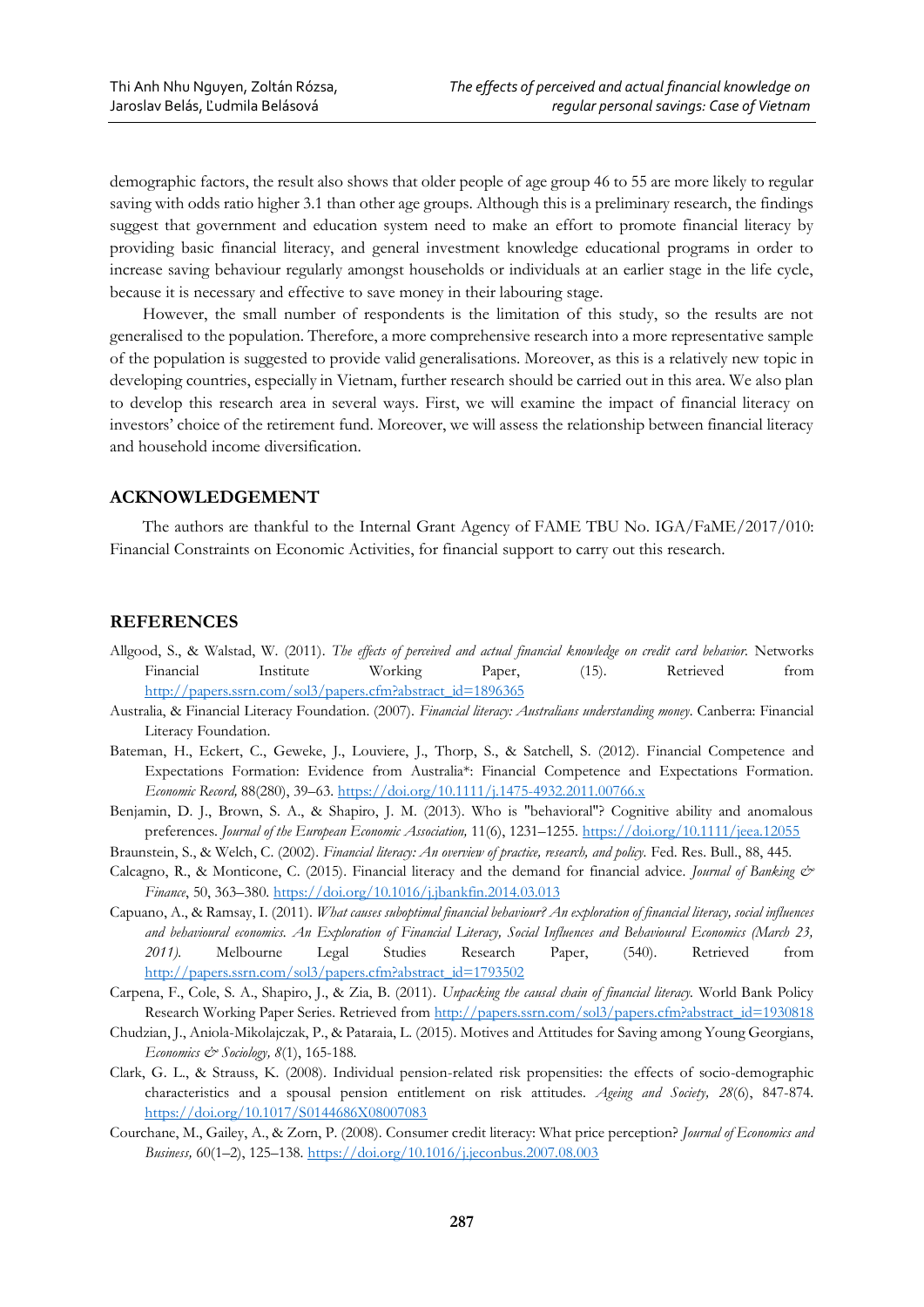Davey, G., & Resnik, P. (2008). *Risk Tolerance, Risk Profiling and the Financial Planning Process.* FinaMetrica Pty Limited.

- Disney, R., Gathergood, J., & Weber, J. (2015). Credit counseling: a substitute for consumer financial literacy? *Journal of Pension Economics and Finance*, *14*(4), 466–491.<https://doi.org/10.1017/S1474747215000219>
- Dohmen, T., Falk, A., Huffman, D., & Sunde, U. (2010). Are Risk Aversion and Impatience Related to Cognitive Ability? *American Economic Review*, *100*(3), 1238–1260.<https://doi.org/10.1257/aer.100.3.1238>
- Gallery, N., Newton, C., & Palm, C. (2011). Framework for assessing financial literacy and superannuation investment choice decisions. *Australasian Accounting Business & Finance Journal, 5*(2), 3–12.
- Glova, J., & Gavurova, B. (2012). Perspectives in Assessment of Intellectual Capital. *Hradecke ekonomicke dny, 2012,* PT I, Edited by: [Jedlicka, P.,](https://ezproxy.cvtisr.sk:2774/OneClickSearch.do?product=UA&search_mode=OneClickSearch&excludeEventConfig=ExcludeIfFromFullRecPage&SID=R2u54488ahDFDWc7b7k&field=ED&value=Jedlicka,%20P) 10th International Scientific Conference on Hradec Economic Days 2012: Economic Development and Management of Regions, Hradec Kralove, pp. 73-78.
- Henager, R., & Mauldin, T. (2015). Financial Literacy: The Relationship to Saving Behavior in Low- to Moderateincome Households. *Family and Consumer Sciences Research Journal, 44*(1), 73–87. <https://doi.org/10.1111/fcsr.12120>
- Hilgert, M. A., Hogarth, J. M., & Beverly, S. G. (2003). *Household financial management: The connection between knowledge and behavior.* Fed. Res. Bull., 89, 309.
- Hung, A., Parker, A. M., & Yoong, J. (2009). *Defining and measuring financial literacy.* Retrieved from [http://papers.ssrn.com/sol3/papers.cfm?abstract\\_id=1498674](http://papers.ssrn.com/sol3/papers.cfm?abstract_id=1498674)
- Huston, S. J. (2010). Measuring financial literacy. *Journal of Consumer Affairs*, 44(2), 296–316.
- Jappelli, T., & Padula, M. (2013). Investment in financial literacy and saving decisions. *Journal of Banking & Finance, 37*(8), 2779–2792.<https://doi.org/10.1016/j.jbankfin.2013.03.019>
- Jappelli, T., & Padula, M. (2015). Investment in financial literacy, social security, and portfolio choice. *Journal of Pension Economics and Finance, 14*(4), 369–411.<https://doi.org/10.1017/S1474747214000377>
- Kahneman, D., & Krueger, A. B. (2006). Developments in the measurement of subjective well-being. *The Journal of Economic Perspectives, 20*(1), 3–24.
- Leonard, M. D. L. (2012). Risk preferences and expected utility: Evidence from labor supply data. *Economic Inquiry, 50*(1), 264–276.<https://doi.org/10.1111/j.1465-7295.2011.00389.x>
- Lusardi, A., & Mitchell, O. S. (2011). Financial literacy around the world: an overview. *Journal of Pension Economics and Finance, 10*(4), 497–508[. https://doi.org/10.1017/S1474747211000448](https://doi.org/10.1017/S1474747211000448)
- Lusardi, A., & Mitchell, O. S. (2014). The Economic Importance of Financial Literacy: Theory and Evidence. *Journal of Economic Literature, 52*(1), 5-44. doi:10.1257/jel.52.1.5
- Lusardi, A., & Tufano, P. (2015). Debt literacy, financial experiences, and overindebtedness. *Journal of Pension Economics & Finance, 14*(4), 332-368. doi:10.1017/s1474747215000232
- Mahdzan, N. S., & Tabiani, S. (2013). The Impact of Financial Literacy on Individual Saving: An Exploratory Study in the Malaysian Context. *Transformation in Business & Economics, 12*(1), 54–69.
- McCarthy, E. (2009). Time for another look at client risk tolerance? *Journal of Financial Planning,* 18-24.
- Moore, D. (2003). *Survey of financial literacy in Washington State: Knowledge, behavior, attitudes and experiences.* Technical report 03-39. Social and Economic Sciences Research Center, Washington State University.
- Newman, C., Tarp, F., Van den Broeck, K., Quang, C. T., & Khai, L. D. (2008). *Household Savings in Vietnam: Insights from a 2006 rural household survey.* Retrieved from<https://mpra.ub.uni-muenchen.de/62453/>
- OECD. (2013). *PISA 2012 Assessment and Analytical Framework.* OECD Publishing. Retrieved from [http://www.oecd](http://www.oecd-ilibrary.org/education/pisa-2012-assessment-and-analytical-framework_9789264190511-en)[ilibrary.org/education/pisa-2012-assessment-and-analytical-framework\\_9789264190511-en](http://www.oecd-ilibrary.org/education/pisa-2012-assessment-and-analytical-framework_9789264190511-en)
- Orton, L. (2007). *Financial literacy: Lessons from international experience.* Canadian Policy Research Networks, Incorporated. Retrieved fro[m http://rcrpp.ca/documents/48647\\_EN.pdf](http://rcrpp.ca/documents/48647_EN.pdf)
- Parker, A. M., Bruin, W. B., Yoong, J., & Willis, R. (2012). Inappropriate Confidence and Retirement Planning: Four Studies with a National Sample: Confidence and Retirement Planning. *Journal of Behavioral Decision Making, 25*(4), 382–389.<https://doi.org/10.1002/bdm.745>
- [Pudło](https://www.google.sk/url?sa=t&rct=j&q=&esrc=s&source=web&cd=2&cad=rja&uact=8&ved=0ahUKEwifo-rNmtjVAhVBtBQKHTjYBO0QFggvMAE&url=https%3A%2F%2Fpl-pl.facebook.com%2Fpatipudlo&usg=AFQjCNGYNdxAiCV_h83CcDPVD77aM1UQsg), P., & Gavurova, B. (2012). Experimental learning in higher education, using simulation games as learning tool. 1*2th International Multidisciplinary Scientific Geoconference, SGEM 2012, Vol. III,* Book Series: International Multidisciplinary Scientific GeoConference-SGEM, 2012, 1093-1100.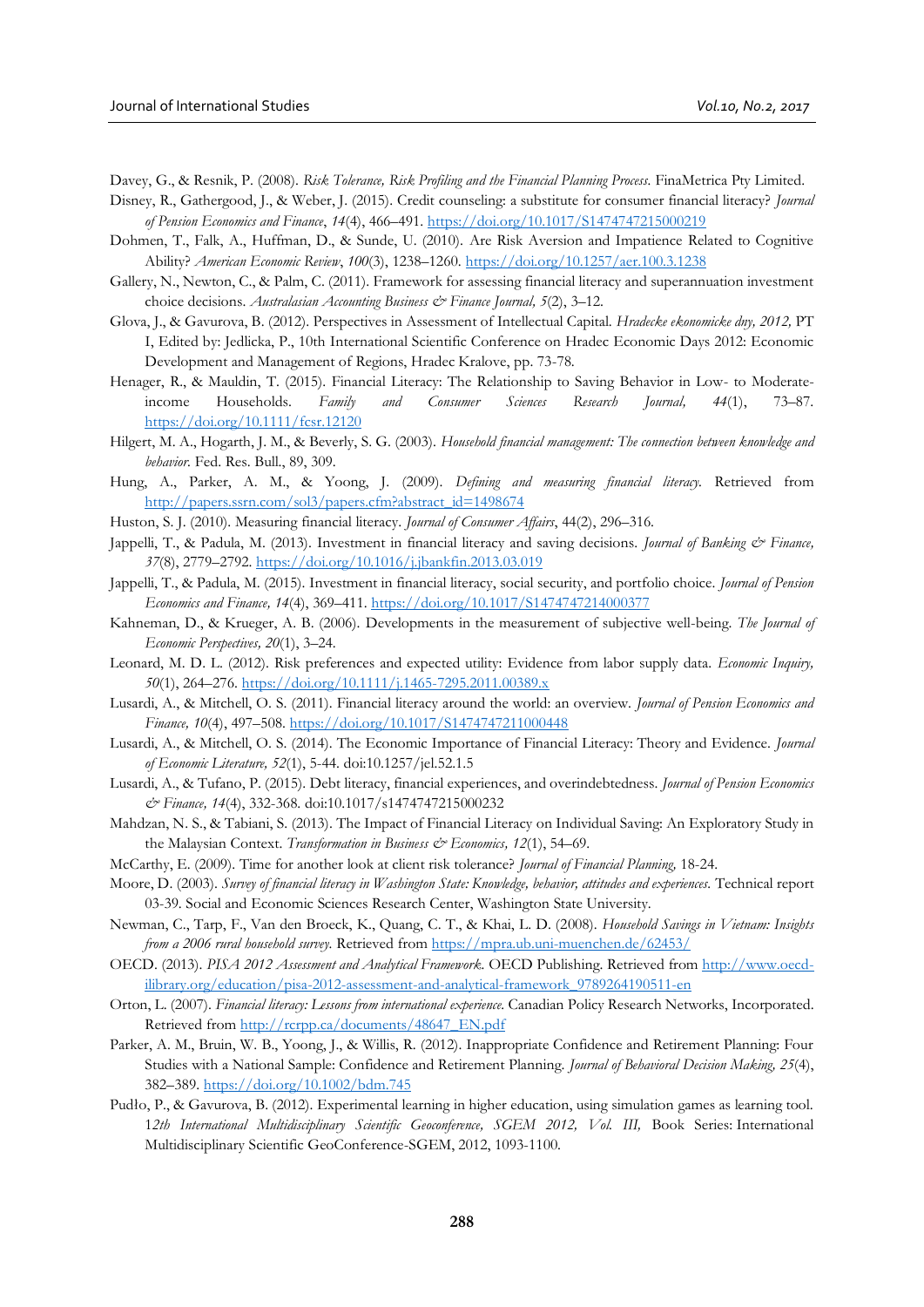- Remund, D. L. (2010). Financial literacy explicated: The case for a clearer definition in an increasingly complex economy. *Journal of Consumer Affairs, 44*(2), 276-295.
- Robb, C. A., & Woodyard, A. (2011). Financial knowledge and best practice behavior. *Journal of Financial Counseling and Planning,* 22(1). Retrieved from [http://papers.ssrn.com/sol3/papers.cfm?abstract\\_id=2061308](http://papers.ssrn.com/sol3/papers.cfm?abstract_id=2061308)
- van Rooij, M. C. J., Kool, C. J. M., & Prast, H. M. (2007). Risk-return preferences in the pension domain: Are people able to choose? *Journal of Public Economics, 91*(3-4), 701-722. Retrieved from <https://doi.org/10.1016/j.jpubeco.2006.08.003>
- van Rooij, M. C. J., Lusardi, A., & Alessie, R. J. M. (2012). Financial Literacy, Retirement Planning and Household Wealth. *The Economic Journal, 122*(560), 449-478. Retrieved from [https://doi.org/10.1111/j.1468-](https://doi.org/10.1111/j.1468-0297.2012.02501.x) [0297.2012.02501.x](https://doi.org/10.1111/j.1468-0297.2012.02501.x)
- van Rooij, M. C. J, Lusardi, A., & Alessie, R. J. M. (2011). Financial literacy and stock market participation. *Journal of Financial Economics, 101*(2), 449–472. Retrieved from<https://doi.org/10.1016/j.jfineco.2011.03.006>
- Xiao, J. J., Collins, M. C., Ford, M., Keller, P., Kim, J., & Robles, B. (2010). *A review of financial behaviour research: Implications for financial education.* Paper presented at the meeting of the National Endowment for Financial Education Implications of Personal Finance Research Colloquium, Seattle, WA.
- Zhuk, M. (2015). Macroeconomic Determinants of Household Savings in Ukraine. *Economics & Sociology, 8*(3), 41-54.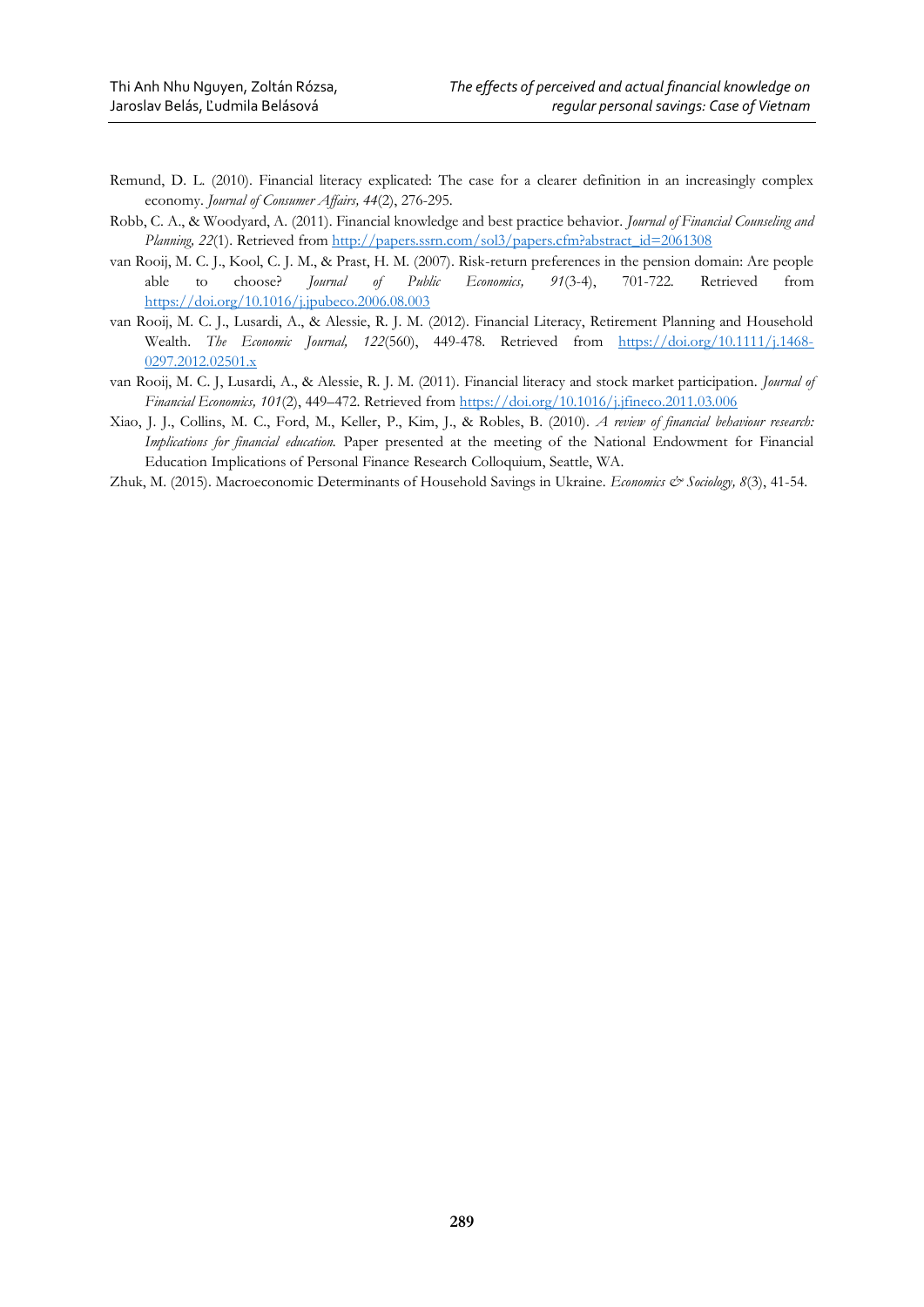# **APPENDIX**

### **Appendix 1A: Actual Financial Knowledge**

Basic financial Knowledge

- Q1. Interest compounding: Suppose you had VND100 million in a savings account and the interest rate is 20% per year and you never withdraw money or interest payments. After 5 years, how much would you have on this account in total? (i) More than VND200 million; (ii) exactly VND200 million; (iii) less than VND200 million; (iv) do not know.
- Q2. Inflation: Imagine that the interest rate on your savings account was 1% per year and inflation was 2% per year. After 1 year, how much would you be able to buy with the money in this account? (i) More than today; (ii) exactly the same; (iii) less than today; (iv) do not know.
- Q3. Time value of money: Assume a friend inherits VND100 million today and his sibling inherits VND100 million 3 years from now. Who is richer because of the inheritance? (i) My friend; (ii) his sibling; (iii) they are equally rich; (iv) do not know.
- Q4. Money illusion: Suppose that in the year 2017, your income has doubled and prices of all goods have doubled too. In 2017, how much will you be able to buy with your income? (i) More than today; (ii) the same; (iii) less than today; (iv) do not know.

General Investment knowledge

- Q5. Risk asset: Stocks are normally riskier than bonds. True or false? (i) True; (ii) false; (iii) do not know.
- Q6. Long-term period return: Considering a long-time period (for example 10 or 20 years), which asset normally gives the highest return? (i) Savings accounts; (ii) bonds; (iii) stocks; (iv) do not know.
- Q7. Volatility: Normally, which asset displays the highest fluctuations over time? (i) Savings accounts; (ii) bonds; (iii) stocks; (iv) do not know.
- Q8. Diversification: When an investor spreads his money among different assets, does the risk of losing money: (i) Increase; (ii) decrease; (iii) stay the same; (iv) do not know.
- Appendix 1B: Self-assessment Financial Knowledge
- On a scale of 1 to 5, where 1 means very low (I do not know enough) and 5 means very high (I know as much as I need), how would you rate your financial knowledge and understanding to:
- Q9. Budget day-to-day finances: [1] Very low; [2] Low; [3] Average; [4] High; [5] Very high.
- Q10. Save money: [1] Very low; [2] Low; [3] Average; [4] High; [5] Very high.
- Q11. Manage debt: [1] Very low; [2] Low; [3] Average; [4] High; [5] Very high.
- Q12. Invest money: [1] Very low; [2] Low; [3] Average; [4] High; [5] Very high.
- Q13. Plan for the financial future: [1] Very low; [2] Low; [3] Average; [4] High; [5] Very high.
- Q14. Save enough money for retirement: [1] Very low; [2] Low; [3] Average; [4] High; [5] Very high.
- Appendix 1C: Financial Risk Tolerance
- Q15. When you are thinking about long-term savings and retirement, which of the following best summaries your attitude:
- $\Box$  I aim to get the best possible growth in the value of my savings, even if that means taking some risks which could cause my savings to fall in value
- $\Box$  I prefer to have safe and secure savings and investments, even if that means they do not grow in value as much as they could
- Q16. You are given the opportunity to take a new, equally good job, with a 50% chance it will double your income and a 50% chance that it will cut your income by a third. Would you take the new job?  $\Box$  Yes  $\neg$  Not sure
- Q17. Suppose the chances were 50% that it would double your income, and 50% that it would cut your income in half. Would you take the new job?  $\Box$  Yes  $\Box$  No  $\Box$  Not sure
- Q18. Suppose the chances were 50% that it would double your income, and 50% that it would cut your income by 20%. Would you take the new job?  $\Box$  Yes  $\Box$  No  $\Box$  Not sure

Individual Saving Regularly